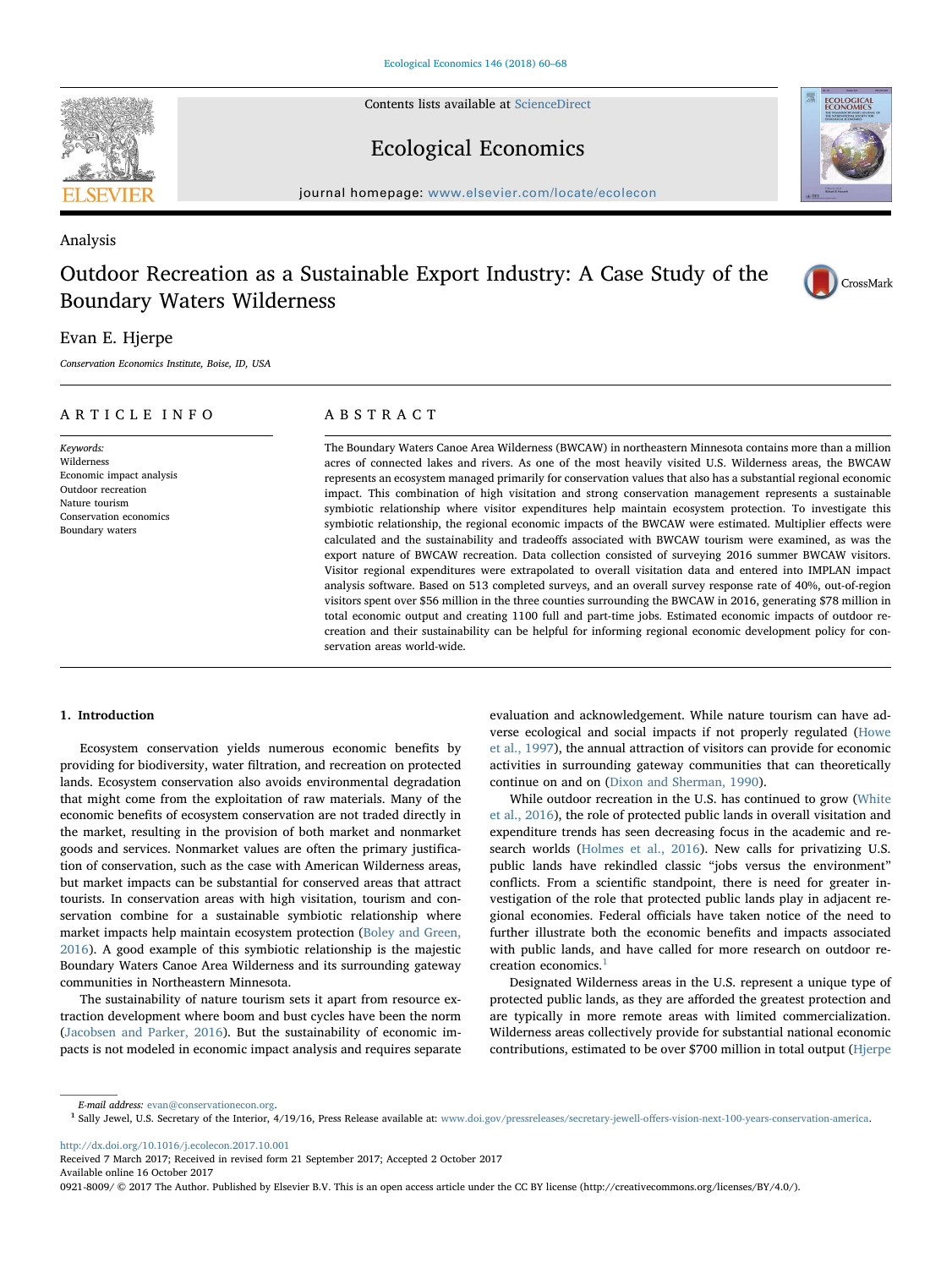[et al., 2016](#page-8-6)). But due to the typically restrictive economic geography of Wilderness areas, overall visitation and opportunities for recreationrelated spending are lower in the most protected public lands as com-pared to other public and private outdoor recreation venues.<sup>[2](#page-1-0)</sup> In most regions, outdoor recreation on public lands is one of multiple land uses in the region that often include resource extraction of timber and minerals. The balancing of multiple uses is supported by planning efforts that typically include the economic impacts of the various uses (e.g., Environmental Impact Statements). In many cases, detailed estimates of timber and mining economic impacts are available, but research on the regional economic impacts of outdoor recreation is often not available. This is the case with the Boundary Waters Canoe Area Wilderness (hereafter BWCAW), which covers one million acres on the Superior National Forest in Northeastern Minnesota.

In this study, we examine the regional economic impacts of Boundary Waters visitors to adjacent communities. Because the BWCAW represents a type of Wilderness area characterized by high visitation<sup>3</sup> and a focus on canoeing, the Boundary Waters makes for an interesting Wilderness case study. The economic impacts of recreation in the BWCAW are currently unknown, while extractive uses in the larger region such as mining are well documented and included in planning documents. Given the importance of BWCAW recreation to regional outfitting and service businesses and to gateway communities, it is prudent to quantify the overall impacts so as to illustrate the regional economic dependencies. To address this, we conduct a regional economic impact analysis, which traces the backward linkages and net regional effects of tourist expenditures [\(Watson et al., 2007](#page-8-7)). BWCAW visitors in 2016 were surveyed to determine their regional expenditures and impacts in regional output, employment, income, and value added were calculated using IMpact analysis for PLANning (IMPLAN) software. Economic impacts of outdoor recreationists in the BWCAW can be helpful for future public lands planning efforts and can inform regional development strategies.

#### 1.1. Literature Review

Economic impact analysis (EIA) is a method for understanding how gateway communities are affected by visitor expenditures. As tourists come to the BWCAW, businesses located in surrounding communities such as Ely, Tofte, and Grand Marais provide lodging, outfitting, and guiding services for trips into the Wilderness. Though largely seasonal in nature, tourist spending associated with a Boundary Waters trip generates substantial employment and income in adjacent towns ([Lichty and Steinnes, 1982\)](#page-8-8).

Visitor surveys are the best way to determine the amount of regional spending associated with a Wilderness trip. Expenditure data can be collected with surveys and analyzed in an Input-Output (I-O) matrix. The I $-$ O model was developed by Wassily Leontief, a Harvard economist, and is predicated on a balancing matrix where all individual industries are both a buyer and seller of goods and services [\(Isard et al., 1998\)](#page-8-9). Leontief's inverse represents the scalar vectors in the matrix from individual businesses in terms of output ([Miller and Blair, 2009\)](#page-8-10). The sector contributions can be analyzed to illustrate backward linkages associated with the production of final goods. For example, visitor expenditures at Boundary Waters area restaurants are for the dining experience, while the restaurant must purchase raw materials (food), electricity, and cleaning services to provide the dining experience. Regional I-O models delineate how much of the food and services needed for production are purchased locally.

The direct effects are represented by visitor purchases of food and beverages. The backward linkages, in terms of accounting for the local goods and services purchased by the restaurant to produce the dining experience, represent the indirect effects. Recirculation of the wages from restaurant workers in the community is known as the induced effect. Direct, indirect, and induced effects are combined for a presentation of total effects and can be divided to represent multiplier effects. Because each industry requires different amounts and types of backward linkages, and because each industry pays different wages, each sector has unique indirect and induced effects. The modern multiplier (e.g., Type SAM) endogenizes household and government spending into the I-O framework and is calculated as the ratio of total effects to direct effects and can be illustrated for industries in terms of output, employment, labor income, taxes, and value added [\(Loomis and Walsh, 1997\)](#page-8-11).

The estimation of the backward linkages and regional multipliers associated with Wilderness visitation has been few. In fact, we are only aware of one published economic impact analysis of Wilderness visitor expenditures — [Keith and Fawson's \(1995\)](#page-8-12) study of regional expenditures from visitors to four Utah Wilderness areas. [Keith and Fawson \(1995\)](#page-8-12) found regional expenditures of \$30 to \$40 per person per day at nearby businesses. Others have examined the economic impacts of wildland-based recreation activities (e.g., [Moisey and Yuan, 1992; Yuan and Christensen, 1994\)](#page-8-13), finding similar per day expenditures. [Rudzitis and Johnson \(2000\)](#page-8-14) and [Rosenberger and](#page-8-15) [English \(2005\)](#page-8-15) have summarized existing economic impact studies on Wilderness area visitation and have detailed considerations for conducting Wilderness economic impact analyses.

On the other hand, there have been many estimates of the economic impacts of outdoor recreation in general (e.g., [Bergstrom et al., 1990;](#page-8-16) [Loomis and Walsh, 1997; Clawson and Knetsch, 2013\)](#page-8-16). Nationally, outdoor recreation services have been estimated to be a \$887 billion annual industry in the U.S. $<sup>4</sup>$  with increasing trends expected in both participation and total</sup> recreation-related expenditures [\(White et al., 2016](#page-8-4)). While only a small portion of this output is generated from Wilderness visitation, much of the estimated recreation economic impacts stem from the use of protected public lands. [Carver and Caudill \(2013\)](#page-8-17) estimated overall visitation and regional economic impacts for U.S. Fish and Wildlife Service lands, finding that some 47 million visitors to refuges in 2011 spurred approximately \$2.5 billion of regional output. On National Forest System lands, the National Visitor Use and Monitoring (NVUM) program involves extensive surveying of visitors to protected public lands including recording regional expenditures. Multiple rounds of NVUM monitoring have resulted in a number of economic impact profiles for various outdoor recreation activities (e.g., [White and Stynes, 2008\)](#page-8-18) and indicate the importance of outdoor recreation on protected public lands.

Recreation in the BWCAW, as indicated by the name, is primarily canoeing and boating on some of the myriad lakes in the Boundary Waters. While hiking, skiing, and dog mushing also occur in the BWCAW, the majority of visitor activities are related to paddling, fishing, and camping [\(Dvorak et al., 2012](#page-8-19)). As boating requires a bit more gear and accommodations than traditional Wilderness recreational activities of hiking and backpacking, we expect regional Boundary Waters visitor economic impacts to be greater than impacts in most other regions surrounding Wilderness areas (the exceptions may be Western Wilderness areas with seasonally intense multi-day horse packing or rafting trips). [Lichty and Steinnes \(1982\)](#page-8-8) examined the economic impacts of tourism in Ely, MN, adjacent to the Boundary Waters by surveying local businesses to determine their total sales to residents and non-residents. They found over \$13 million of total output, when including indirect and induced effects, was generated by tourism spending in Ely.

Other boating-related regional EIAs have been conducted, including a recent examination of canoeing in the Northeastern U.S. [Pollock et al.](#page-8-20) [\(2012\)](#page-8-20) looked at regional economic impacts of canoeing on the

<span id="page-1-0"></span><sup>&</sup>lt;sup>2</sup> Protected lands in the U.S. are at the lowest end of soil productivity and the highest end of elevation ([Aycrigg et al., 2013\)](#page-8-21), leading to an economic geography that results in a comparative disadvantage to more urban areas when considering industrial output and employment. However, this harsh and remote economic geography generates a countering influx of market investments from amenity migrants and entrepreneurs wanting to relocate to areas with higher percentages of public lands. The focus of this article is on economic impacts from tourist expenditures, but we acknowledge other regional economic contributions that result from amenity migration.  $^3$  The BWCAW is estimated to be the most heavily visited Wilderness area in the U.S.  $^3$ 

<span id="page-1-1"></span>with approximately 150,000 annual visits.

<span id="page-1-2"></span><sup>4</sup> Outdoor Industry Association estimate at: [https://outdoorindustry.org/wp-content/](https://outdoorindustry.org/wp-content/uploads/2017/04/OIA_RecEconomy_FINAL_Single.pdf) uploads/2017/04/OIA RecEconomy FINAL Single.pdf.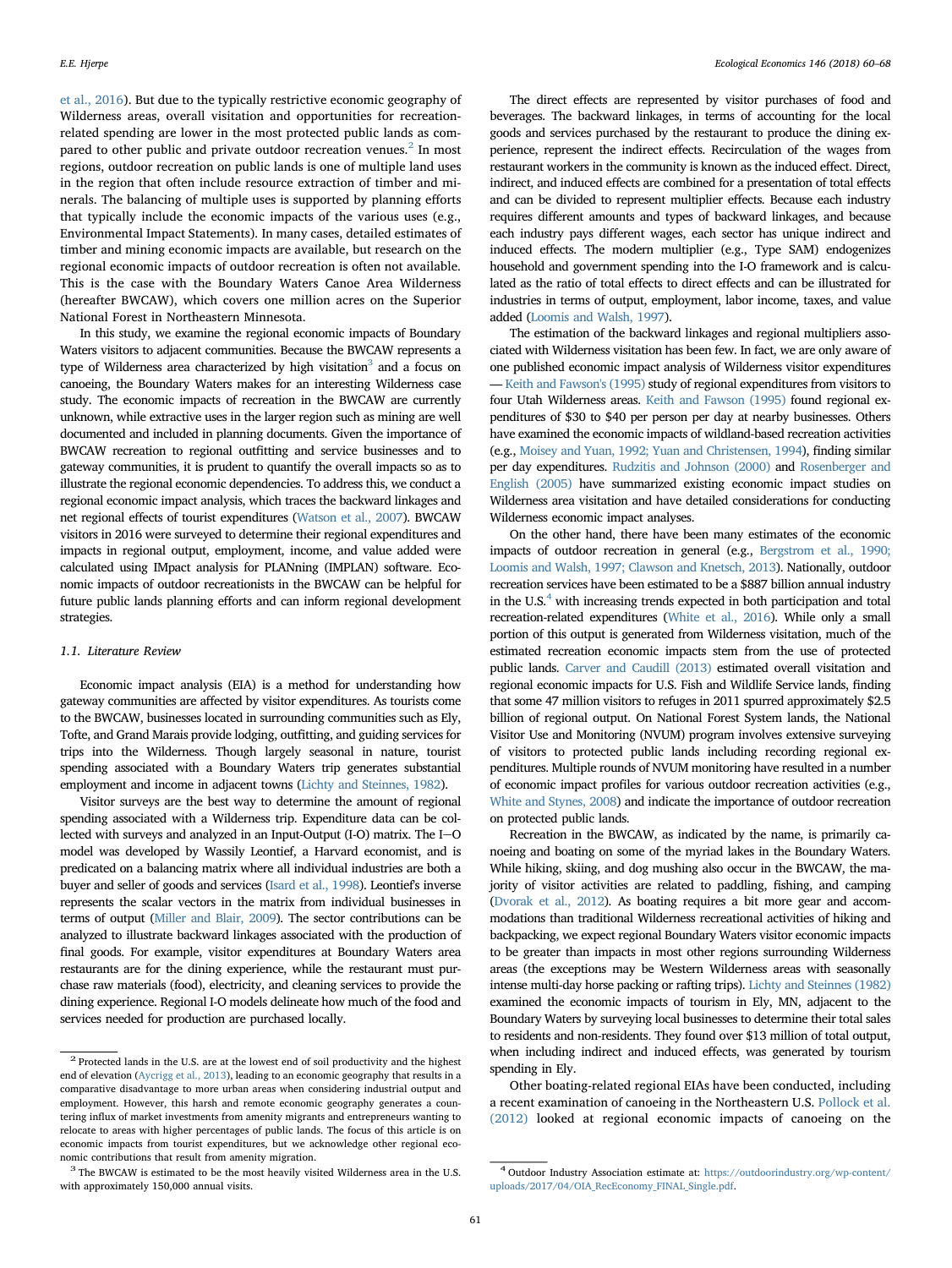Northern Forest Canoe Trail and found that canoers spurred about \$14 million in regional output, and about 280 jobs from \$46 of spending per day. Similar impact studies have been conducted for rafting remote, destination rivers that include Wilderness and Wild and Scenic designations such as the Gauley in West Virginia and the Middle Fork of the Salmon in Idaho ([English and Bowker, 1996\)](#page-8-22), recreation on rivers managed by the National Park Service ([Cordell et al., 1990\)](#page-8-23), and rafting in Grand Canyon National Park [\(Hjerpe and Kim, 2007\)](#page-8-24). These riverrelated studies found recirculation of expenditures, or multiplier effects, ranging from 1.30–2.49 for regional output, and 1.26–1.90 for regional employment.

Research indicates that particularly in rural, remote landscapes, outdoor recreation can provide an economic stimulus to gateway communities. These regional economic impacts are sustainable into the future and can be critical in helping keep protected lands conserved for future generations. The sustainability of outdoor recreation on protected lands holds true for both aspects typically considered in nature tourism and sustainable development: the perpetuation of the tourism economic activities themselves; and the perpetuation of ecosystem preservation as a tool for broader sustainable development options [\(Sharpley, 2000\)](#page-8-25). Notwithstanding concerns of traveler emissions and the slippery slope of sustainable tourism ([Font,](#page-8-26) [2017\)](#page-8-26), outdoor recreation on protected lands is likely the most sustainable economic development option available when considering the "self-renewing" aspect of the activities ([Green, 2001](#page-8-27)). These long-term, or future, economic advantages of utilizing outdoor recreation as a rural development strategy are not consistently considered in land management planning and policy development.

### 2. Methods

To estimate the economic impacts of BWCAW visitors we surveyed BWCAW permit trip leaders in the summer of 2016. Expenditure data were collected by types of industry sectors that comprise the broader outdoor recreation industry such as outfitter services, lodging, and restaurants. Expenditure profiles were extrapolated to estimated portions of annual visitors to the BWCAW and entered into IMPLAN's impact analysis. Descriptive statistics were documented and regional economic impacts were estimated for output, employment, income, value-added, and taxes with additional investigations of multiplier effects. Detailed methods are presented in the following sections.

## 2.1. Study Area

The BWCAW regional economic zone was defined as the three Northeastern Minnesota counties that encompass and surround the BWCAW— St. Louis, Lake, and Cook Counties (see [Fig. 1](#page-3-0)).

The size of the affected regional economy in regional EIAs has direct implications for determining overall recreation expenditures attributed to the BWCAW, and their correlating direct, indirect, and induced effects. The larger the defined regional economy, the greater, the resulting multiplier will be as expenditures have more potential to be recirculated [\(Hjerpe and](#page-8-24) [Kim, 2007; Watson et al., 2007\)](#page-8-24). However, the greater the size of the defined regional economy, the less the importance of the overall activities among a much bigger pool of economic output (i.e., the percentage of an economy's dependence on a specific industry decreases as it enters larger economies). Recommendations for matching a regional economy to the economic activity being measured include isolating gateway communities and considering the range of infrastructure and emergency services most affected by the activity (Hjerpe and Kim,  $2007$ ). Stynes<sup>5</sup> suggests that the most affected areas, and thus the defined regional economy, should be all counties within 30 miles of the recreation/tourism destination.

The BWCAW and Cook, Lake, and St. Louis Counties are located in the heart of the Arrowhead Region of Northeastern Minnesota. The

Arrowhead Region is typified by small rural communities and has long been a tourist destination as well as home to intense iron mining. Taconite is the predominant exported good of the region and iron ore mining dominates regional output (approximately \$2.6 billion in 2014), yet health care, local government, and restaurants all individually provide for more regional jobs than iron ore mining. In this threecounty zone, the city of Duluth is farthest away from the BWCAW and has almost half the population of all three counties. [Table 1](#page-3-1) presents the three-county totals.

## 2.2. Regional Economic Impact Analysis (EIA)

Regional economic impact analysis (EIA) is used to measure the changes in regional economic indicators associated with the addition or loss of a set of particular economic activities. The economic indicators typically evaluated include employment and output and the defined regional economies are typically composed of an individual county, multiple counties, or an entire state. For the Boundary Waters regional EIA, we investigated the question of size, type, and scale of economic activity that might be lost in Northeastern Minnesota if there was no BWCAW tourism.

The focus of regional EIA is to estimate the net effect to a particular economic region of a specific economic activity. It differs from economic contribution analysis by strictly focusing on out-of-region spending by visitors that can be attributed to the BWCAW [\(Watson](#page-8-7) [et al., 2007](#page-8-7)). In accordance with EIA, we asked participants whether they lived inside or outside the BWCAW regional economic zone. The survey also included questioning whether the BWCAW was the primary reason for their trip and asking locals about substitute behavior. These percentages were then used for extrapolation to our overall population so as not to include expenditures from locals. We asked participants to only record expenditures that were transacted within the defined BWCAW regional economic zone. While there may be substantial outof-region money spent for trips to the BWCAW, such as flying into Minneapolis, these trip related expenditures are not directly realized by the gateway communities surrounding the BWCAW and are to be excluded in regional EIA.

### 2.3. Input-Output Framework and IMPLAN

IMPLAN modeling software utilizes an input-output (I-O) framework that balances industry inputs and outputs to track the relative influence of each sector. I-O frameworks were predicated on economic base theories where a region's exports were the primary source of outside money to enter the region. The exporting industries, or basic sectors of the economy, were responsible for the in-filling of trade and services within the regional communities. Outdoor recreation and nature tourism has been treated similarly to export industries as they are bringing outside money to the region for the consumption of a local product, the BWCAW. Modern I-O frameworks are the basis for software applications such as IMPLAN. IMPLAN incorporates Social Accounting Matrices (SAMs) that have internalized previously exogenous regional economy sectors of institutions (e.g., government payments) and households so as to better model regional activity ([Miller and Blair, 2009\)](#page-8-10).

IMPLAN is a common tool for assessing economic impacts, but comes with a number of methodological assumptions that need to be acknowledged and understood for appropriate impact descriptions. Even before detailing IMPLAN assumptions, it is important to remember that regional EIA and IMPLAN analyses are only a partial view of the full economic picture of land use and conservation. EIA is used to estimate market impacts such as job numbers and income. These impacts are different from the values associated with the societal economic benefits and costs of land use and conservation that are used to examine economic efficiency with Benefit-Cost Analysis (BCA). Costs and benefits look more at the changes in use and passive use values of <sup>5</sup> Available at <https://msu.edu/user/stynes/mirec/concepts.htm>.

<span id="page-2-0"></span>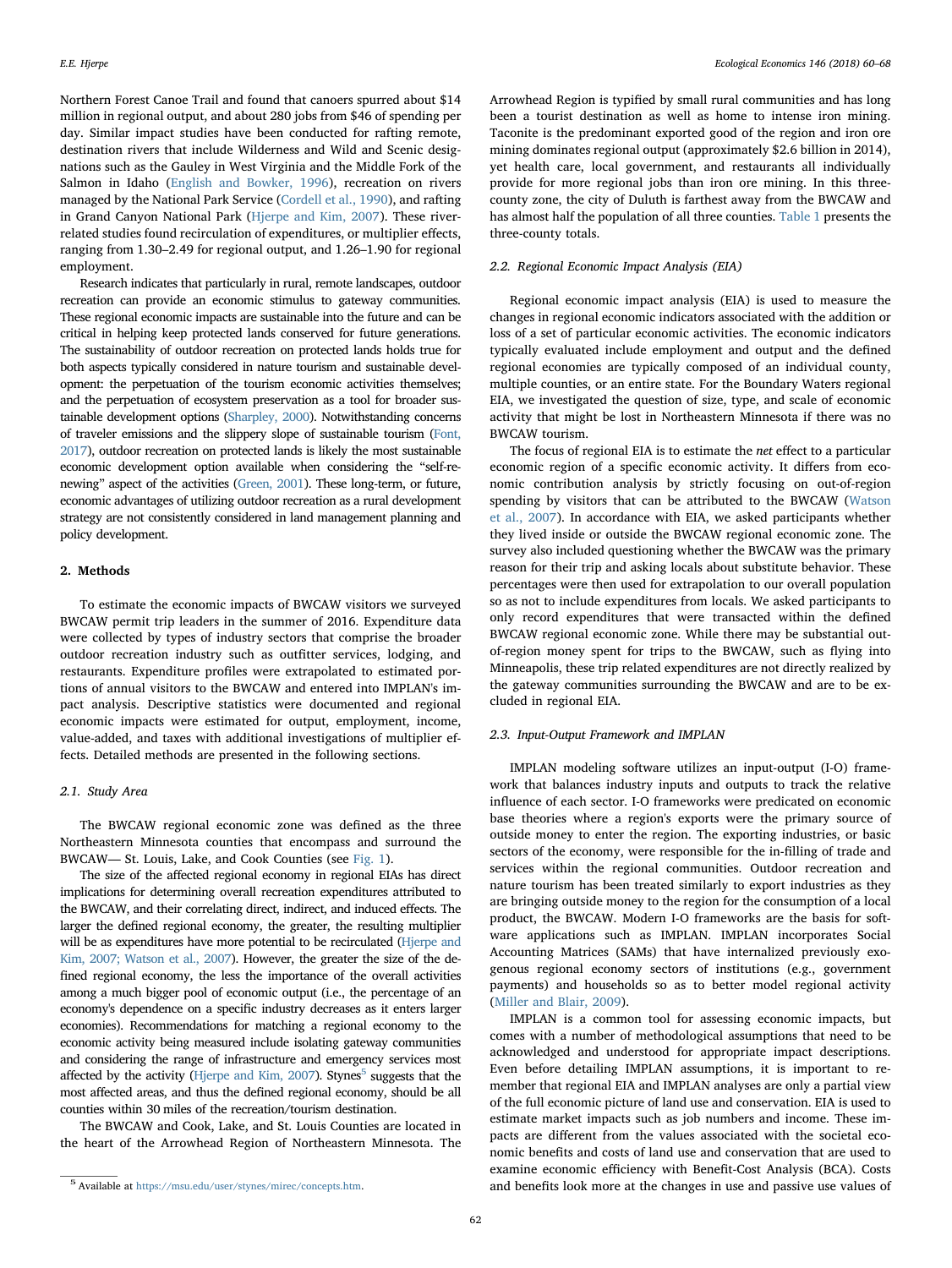<span id="page-3-0"></span>Fig. 1. BWCAW regional economic zone: St. Louis, Lake, and Cook Counties, MN. LAKE SUPERIOR MINNESOTA

#### <span id="page-3-1"></span>Table 1

Description of BWCAW Regional Economy (Cook, Lake, and St. Louis Counties).

Source: IMPLAN3, Northeast Minnesota Region 2014.

| Gross regional product     | \$10,544,000,000 |
|----------------------------|------------------|
| Total personal income      | \$9,409,000,000  |
| Total employment           | 131,200          |
| Number of industries (SIC) | 282              |
| Land area (sq. miles)      | 9780             |
| Population                 | 216,900          |
| Total households           | 96.100           |
| Average household income   | \$97,900         |
|                            |                  |

land management, whereas EIA traces the movement of new wealth through a regional economy under the perspective of jobs, taxes, output, and income. Importantly, EIA does not suggest which projects yield the greatest benefit to society. Rather, EIA illustrates the level of connectedness among industry sectors and net changes in market indicators. As such, EIA of BWCAW visitor expenditures does not capture many other values held by tourists and the public for Wilderness areas and should ultimately be combined with a number of economic modeling approaches [\(Driml, 1997](#page-8-28)).

Within this partial view, there are some strict methodological assumptions incorporated into IMPLAN that have implications for the presentation of results. IMPLAN's impact analyses represent a snapshot in time, and do not dynamically adjust forward for reactionary economic effects as done in computable general equilibrium (CGE) models. IMPLAN allows for tracing the backward linkages associated with a stimulus. Other assumptions, such as fixed technology, constant return to scales, and a lack of supply constraints, lead to a linear and slightly simplified model of total regional economic activity. Nevertheless, IMPLAN has been illustrated to be an effective performer for impact analysis of recreation when compared to other models (Crihfi[eld and](#page-8-29) [Campbell 1991; Bergstrom et al., 1990\)](#page-8-29) and is often preferred for its ease of use and affordability.

Given that regional EIA is only a partial view of total economics, and the technical constraints necessary for IMPLAN modeling, estimated economic impacts should be properly qualified. For example, the expected duration of jobs and impacts should be considered [\(Driml](#page-8-30) [et al., 2016\)](#page-8-30), as should the expected sustainability of jobs within ecological limits be considered ([Hjerpe et al., 2016](#page-8-6)).

#### 2.4. Data Collection and Expenditure Profiles

A survey was conducted to obtain estimates of regional expenditures from BWCAW visitors. Survey design and administration were a combined effort from economists, regional conservation organizations, wilderness managers with the US Forest Service, and regional outfitters. Over a three-month period various iterations of the survey were pretested and improved based on feedback from numerous stakeholders. The final survey instrument contained ten questions on visit and visitor characteristics and 16 expenditure questions related to outfitting, lodging, dining, and retail consumption.

The USFS administers a permit system for the BWCAW that includes a quota system with a lottery draw for certain use areas. The majority of BWCAW permits are picked up by recreationists in commercial outfitter and guide businesses in the gateway communities leading to the BWCAW. These shops and camps provide an array of services ranging from fully guided and catered trips to just supplying canoes, food, camping gear, or fishing tackle. We worked with outfitters to have expenditure surveys randomly offered to trip leaders that were picking up their permits. To incorporate regional differences, we recruited 12 outfitters from across all BWCAW access points to distribute the expenditure questionnaires. Surveys were distributed throughout the summer of 2016, from June through mid-September and captured a range of overnight and day users.

Participants were asked to answer 26 questions about their trip to the BWCAW. Surveys were printed on two fold out pages inside a selfaddressed stamped envelope. The introduction of the survey offered participants the option to record their survey online, where the exact same set of questions were available via computer entry. To increase response rate, we offered a cash incentive of \$100 to be randomly awarded to five participants.

Average regional expenditures were applied to the type and amount of BWCAW annual visitors using recent BWCAW visitation trend analysis from the Superior National Forest.<sup>6</sup> These BWCAW tourist expenditures were entered as final demand into the IMPLAN sectors for our three-county regional economic zone. Commodities such as retail goods were margined in order to convert purchaser prices into producer prices contained in the SAM. Local purchasing coefficients were set to 100% for the region. Based on interviews with USFS managers, about 95% of the BWCAW permit fees

<span id="page-3-2"></span><sup>6</sup> Available at [http://www.fs.usda.gov/Internet/FSE\\_DOCUMENTS/fseprd513976.pdf](http://www.fs.usda.gov/Internet/FSE_DOCUMENTS/fseprd513976.pdf).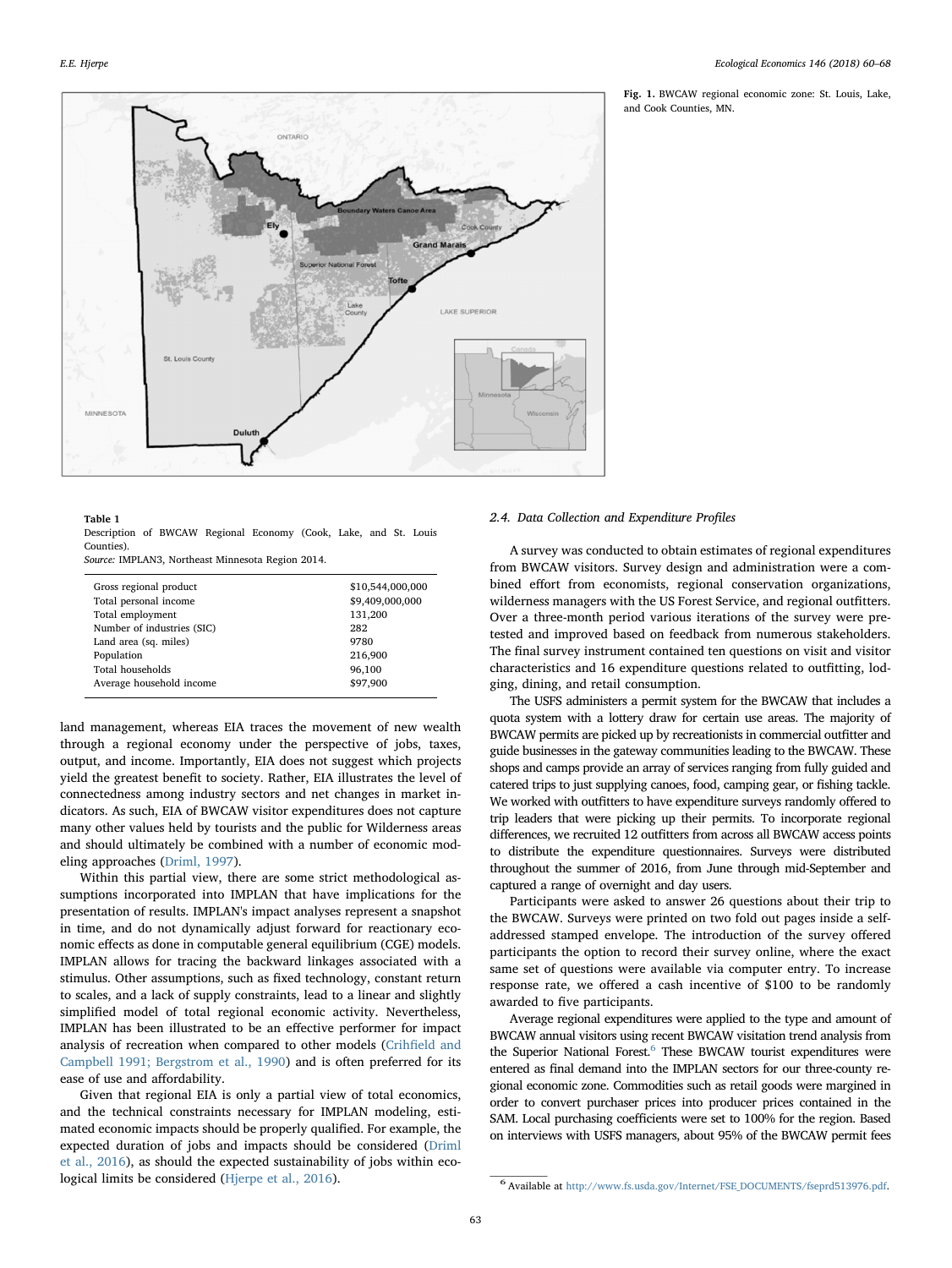#### <span id="page-4-4"></span>Table 2

Expenditures per out-of-region party per trip.

| Variable          | Obs. | Mean\$ | Std. dev. | Min      | Max    |
|-------------------|------|--------|-----------|----------|--------|
| Outfitting        | 499  | 992.27 | 1605.91   | $\Omega$ | 10,000 |
| Lodging           | 499  | 224.74 | 406.25    | $\Omega$ | 4000   |
| Groceries         | 499  | 71.12  | 102.23    | $\Omega$ | 1000   |
| Food and drink    | 499  | 146.97 | 140.75    | $\Omega$ | 1000   |
| Flights           | 499  | 40.85  | 258.90    | $\Omega$ | 2589   |
| Rental vehicles   | 499  | 32.60  | 181.33    | $\Omega$ | 2300   |
| Shuttle fees      | 499  | 21.10  | 168.91    | $\Omega$ | 2600   |
| Motor boat tow-in | 499  | 3.11   | 28.86     | $\Omega$ | 400    |
| Gas and oil       | 499  | 50.03  | 51.16     | $\Omega$ | 450    |
| Vehicle repairs   | 499  | 3.55   | 41.05     | $\Omega$ | 859    |
| Retail boat       | 499  | 38.34  | 112.31    | $\Omega$ | 800    |
| Retail gear       | 499  | 41.56  | 220.47    | 0        | 4000   |
| Retail fish       | 499  | 29.15  | 80.35     | $\Omega$ | 1000   |
| Retail clothing   | 499  | 60.20  | 108.37    | $\Omega$ | 1000   |
| Fish license      | 499  | 41.71  | 55.57     | $\Omega$ | 312    |
| Miscellaneous     | 499  | 53.26  | 126.50    | 0        | 2000   |
|                   |      |        |           |          |        |

#### <span id="page-4-5"></span>Table 3

BWCAW visitor expenditures by spending c[a](#page-4-0)tegory (in-region<sup>a</sup>).

| Expenditure type (IMPLAN sector-SIC code)                                  | Estimated annual<br>expenditures |
|----------------------------------------------------------------------------|----------------------------------|
| Outfitting (other amusement and recreation<br>industries-496)              | \$29,531,845                     |
| Lodging (hotels and motels-499)                                            | \$6,688,690                      |
| Food and drink (full service restaurants-501)                              | \$4,374,107                      |
| Fishing, camping, and boat gear (retail – sporting<br>$goods-404)$         | \$3,245,536                      |
| Shuttles and transportation (scenic and sightseeing<br>transportation-414) | \$2,906,548                      |
| Groceries (retail stores - food and beverage-400)                          | \$2,116,667                      |
| Clothes (retail - clothing-403)                                            | \$1,791,667                      |
| Miscellaneous retail (retail-general merchandise<br>stores-405)            | \$1,585,119                      |
| Gasoline and oil (retail gas stores-402)                                   | \$1,488,988                      |
| Fishing licenses (employment of state government,<br>non-education-531)    | \$1,241,369                      |
| BWCAW permits (employment of federal<br>government, non-military-535)      | \$1,234,810                      |
| Car repairs (automotive repair and<br>maintenance-504)                     | \$105,655                        |
| Total                                                                      | \$56,311,000                     |

<span id="page-4-0"></span><sup>a</sup> Spending only within Cook, Lake, and St. Louis Counties, excludes out-of-region expenditures for BWCAW visits.

#### <span id="page-4-6"></span>Table 4

Top ten affected sectors by employment for loss of BWCAW visitor expenditures (\$2016).

stayed in the local region to be used for BWCAW management and administration. For the permit fees category, local final demand was entered at 95% of total estimated permit fees.

## 2.5. Extrapolating Sample Estimates to Annual BWCAW Visitor Expenditures

[Stynes et al. \(2002\)](#page-8-31) and [White et al. \(2013\)](#page-8-32) provide helpful considerations for extrapolating expenditure sample estimates to groups of outdoor recreationists in impact analyses and we follow their approach for the construction of our regional expenditures in IMPLAN. The first step was to approximate total regional expenditures generated by BWCAW tourism on an annual basis.

Current trend analysis from the Superior National Forest provides visitation estimates from 2010 to 2015. In 2015, approximately 143,300 people visited the BWCAW with the majority of these visitors acquiring overnight or day use paddle permits. Our survey sample closely matches overall estimates from the Superior National Forest. For example, our sample average group size per permit was 4.2 and the overall average group size per permit in 2015 was 4.0. But due to sampling limitations, our sample is more representative of summer permit holders and we are unsure of the spending patterns associated with out of season, self-issue permit holders (October—April). Furthermore, without population demographic data for comparison, it is possible that our sample is missing certain types of boaters who may spend less. Thus, response bias cannot be ruled out.

The SNF trend analysis estimated 11,600 out-of-season visitors to the BWCAW in 2015. While we know that these winter and shoulder season visitors also spent money in the adjacent gateway communities, we assume that these visitors include higher rates of locals and lower overall spending patterns. Since we do not have specific expenditure information about these visitors, we conservatively do not include their regional economic impacts in our impact analysis, but we do acknowledge that the total regional spending is a bit greater than our estimates. To estimate total spending we extrapolate our sample averages only to the approximately 131,700 visitors in 2015 that visited between May and September.

Per [Stynes et al. \(2002\),](#page-8-31) we also need to consider attribution decisions when extrapolating our sample estimates. We are concerned with expenditures from visitors that live outside the regional economic impact zone and with expenditures that we can fully attribute to their visit to the BWCAW. In the survey, more than 97% of responses were from respondents that lived outside of the region. In total, 95% of the sampled permit holders were from out of the region and stated that the BWCAW trip was their primary purpose for their visit to northeastern Minnesota. While non-primary trip spending in the BWCAW still has regional economic impacts, we are unable to fully attribute that

| Description                                       | Total employment <sup>b</sup> | Total FTE employment <sup>c</sup> | Total labor income (\$millions) | Total output (\$millions) |
|---------------------------------------------------|-------------------------------|-----------------------------------|---------------------------------|---------------------------|
| Other amusement and recreation industries         | $-510$                        | $-417$                            | (7.74)                          | (29.61)                   |
| Full-service restaurants                          | $-110$                        | $-86$                             | (2.11)                          | (4.85)                    |
| Hotels and motels                                 | $-68$                         | $-62$                             | (1.65)                          | (6.75)                    |
| Retail - sporting goods, hobby, art stores        | $-62$                         | $-54$                             | (1.60)                          | (1.42)                    |
| Retail - food and beverage stores                 | $-37$                         | $-32$                             | (1.16)                          | (0.88)                    |
| Retail - general merchandise stores               | $-29$                         | $-25$                             | (0.75)                          | (0.81)                    |
| Retail - clothing and clothing accessories stores | $-29$                         | $-25$                             | (0.55)                          | (1.00)                    |
| Retail - gasoline stores                          | $-26$                         | $-22$                             | (0.61)                          | (0.30)                    |
| Real estate                                       | $-18$                         | $-17$                             | (0.24)                          | (2.45)                    |
| Employment and payroll of state govt.             | $-14$                         | $-12$                             | (1.07)                          | (1.24)                    |
| Total <sup>a</sup>                                | $-1105$                       | $-918$                            | (\$28.43)                       | (\$78.75)                 |

<span id="page-4-3"></span><sup>a</sup> Columns do not add up, as Total includes all sectors beyond just the top ten.

<span id="page-4-1"></span><sup>b</sup> Includes full and part-time jobs.

<span id="page-4-2"></span><sup>c</sup> Total employment converted to full-time equivalents (FTEs) based on industry-specific IMPLAN conversation rates.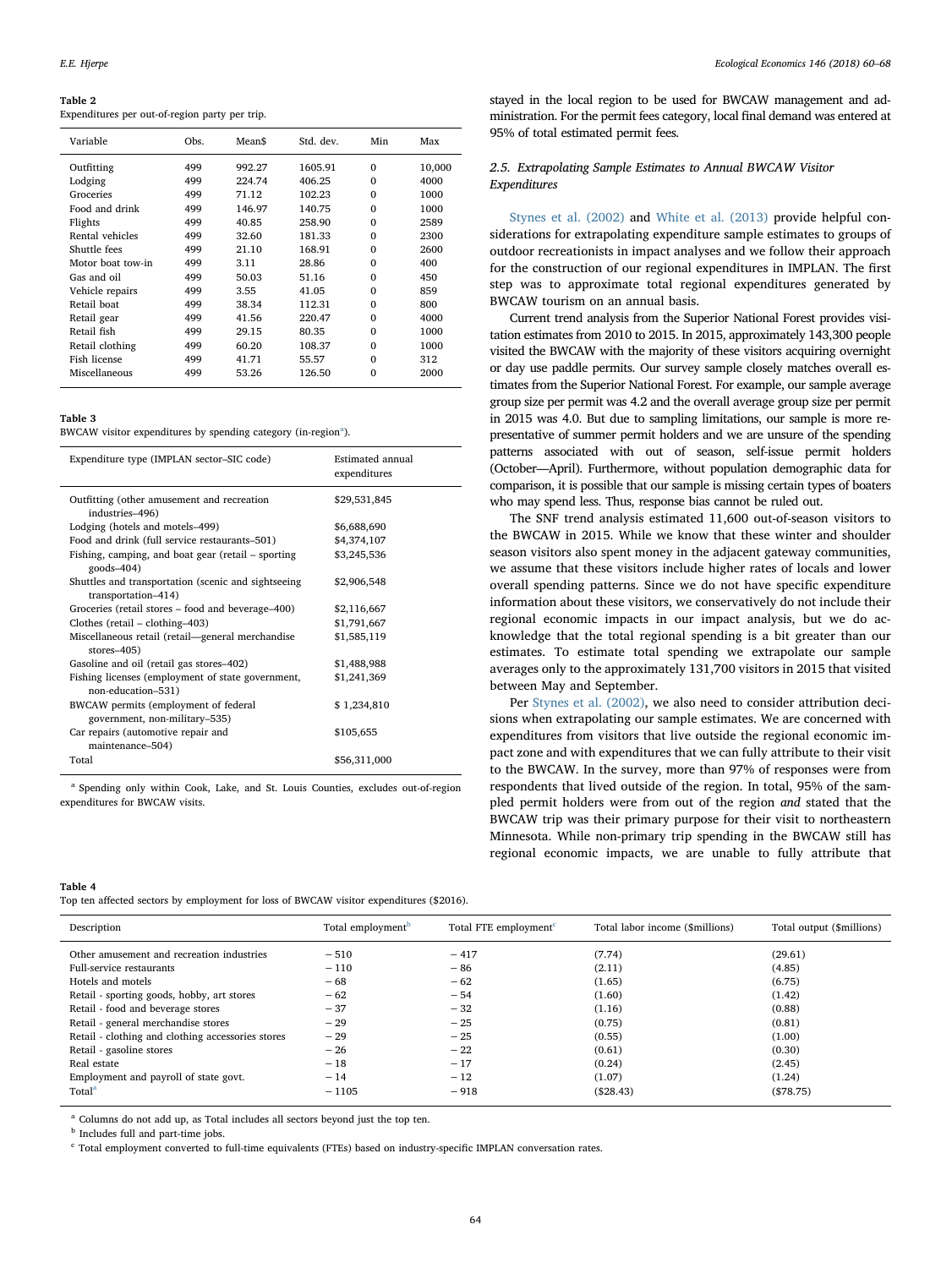spending to BWCAW visitation. So we conservatively do not include this type of spending. Excluding expenditures made by locals and expenditures made by non-primary trip visitors, reduces our annual BWCAW visitor representation to approximately 125,000 visitors  $(131,700 \times 0.95)$ .

After converting party expenditures to visits based on the average number of people per party in our sample, as recommended by [Sun and](#page-8-33) [Stynes \(2006\),](#page-8-33) we broadly apply our sample expenditure means per visit to estimated annual summer season visitors (125,000). While the different user groups in the BWCAW in the summer (canoers, motor boaters, hikers) likely have different expenditure patterns, we feel comfortable that our sample adequately captures different users. For example, our sample is composed of about 92% Overnight Paddle permit holders, 6% Day Use paddle permit holders, and about 2% Day Use and Overnight Motor permit holders. Extrapolating our sample estimates to out-of-region BWCAW summer season visitors is appropriate and likely results in a conservative estimate of overall regional economic impacts. Day use motor and overnight motor permit holders are under-represented in our sample, but had greater regional expenditures than average overnight paddle permit holders due to additional equipment and gasoline purchases.

### 3. Results

The survey was administered from May through September of 2016, with a total of 513 respondents. With approximately 1300 surveys being distributed, the overall response rate was 40%. One survey was determined to be an outlier and removed from the sample, resulting in a sample size of 512. Over 97% of respondents resided outside of the region. Averages and descriptive statistics for sample expenditures from non-residents are shown in [Table 2.](#page-4-4) For the full descriptive statistics of responses, please see [Appendix A](#page-7-0).

The sample expenditures were extrapolated to the appropriate set of 2016 BWCAW visitors to determine overall annual regional expenditures and to illustrate the losses to regional economic activity that would occur without BWCAW visitation. The sample estimates were applied to 125,000 summer visits from 2016 and excluded local visitors and visitors that indicated that the BWCAW was not the primary reason for their visit to Northeastern Minnesota.

Non-response bias was considered, but without contact information for trip leaders that did not respond, there is no specific information concerning non-respondents. To account for the potential of non-respondents to have fewer expenditures than respondents, we made conservative estimates when extrapolating our sample expenditures to the total number of BWCAW visitors.

Estimated 2016 annual BWCAW visitor expenditures were aggregated into 12 industry sectors and entered into IMPLAN's impact analysis for the three county region in Northeastern Minnesota. In total, approximately \$56 million was spent in the region by out-of-region visitors on their trip to the BWCAW. [Table 3](#page-4-5) illustrates the expenditure amounts and types and their correlating IMPLAN SIC sectors.

### 3.1. Regional Economic Impact Results

BWCAW tourist expenditures were entered into IMPLAN's impact analysis as final demand in the region. Some of this final demand immediately leaves the region as leakage, especially for margined commodity purchases such as gasoline and clothing that are produced outside of the region. The \$56 million dollars of annual final demand was realized as a \$50 million direct effect on regional output, and almost \$80 million in regional output when including indirect and induced effects of BWCAW visitation. Direct, indirect, and induced effects were calculated for employment, total labor income, and value added in addition to regional output. [Table 4](#page-4-6) presents total effects for the most affected industry sectors in terms of employment. Total employment (full and part time jobs) is shown next to full-time equivalent (FTE) conversions.

#### <span id="page-5-1"></span>Table 5

|  | Total effects and multipliers for loss of BWCAW visitor expenditures (\$2016). |
|--|--------------------------------------------------------------------------------|
|  | Source: IMPLAN3, Northeast Minnesota Region 2014, Type SAM Multipliers.        |

| Impact type                                                                                | Employment                                    | Labor income<br>(millions)                             | Total value<br>added <sup>a</sup><br>(millions)         | Output<br>(millions)                                         |
|--------------------------------------------------------------------------------------------|-----------------------------------------------|--------------------------------------------------------|---------------------------------------------------------|--------------------------------------------------------------|
| Direct effect<br>Indirect effect<br>Induced effect<br>Total effect<br>Multiplier<br>effect | $-879$<br>$-101$<br>$-126$<br>$-1105$<br>1.26 | (\$19.42)<br>(\$4.00)<br>(\$5.01)<br>(\$28.43)<br>1.46 | ( \$31.33)<br>(\$6.30)<br>(\$8.56)<br>(\$46.20)<br>1.47 | $($ \$49.44)<br>( \$13.61)<br>(\$15.70)<br>(\$78.75)<br>1.59 |

<span id="page-5-3"></span><sup>a</sup> Value added is the difference between an industry's total output and its intermediate inputs. It includes employee compensation, taxes, and surplus.

BWCAW visitor expenditures at outfitters and in towns created a direct effect of some 880 full and part time jobs in the region. When including indirect and induced effects, more than 1100 full and part time jobs were generated across 127 different regional industries. Because industries supplying outdoor recreation services are seasonal in this study area, the full-time equivalent (FTE) number of jobs is also presented (see [Table 4\)](#page-4-6), representing over 900 FTE jobs in these three Minnesota counties.<sup>[7](#page-5-0)</sup>

Total effects for four categories are presented below ([Table 5](#page-5-1)). The ratio of total to direct effects is the multiplier effect. For the BWCAW gateway communities, each dollar spent by tourists generates another 59 cents of regional output by associated suppliers and services—an output multiplier of 1.59. For every \$1000 of income generated by BWCAW tourist expenditures, another \$460 of income is spurred in industries associated with outfitters, lodges, restaurants, and stores—an income multiplier effect of 1.46. In terms of employment, each 100 visitor service jobs generates another 26 support jobs—an employment multiplier of 1.26.

BWCAW visitor expenditures also spur significant tax receipts for local and state administration and for federal management. Taxes are needed to help manage roads, provide emergency services, and help manage the BWCAW. Wilderness tourism in Northeastern Minnesota brings a return on the land that communities can invest with for decades to come. For example, remote Cook County, Minnesota assesses a 3% lodging tax and have seen steady annual increases in this area. In 2015, Cook County accrued more than one million dollars in lodging taxes.[8](#page-5-2) A large portion of these lodging taxes come in the summer months and many of the visitors are there for the BWCAW. [Table 6](#page-6-0) shows total regional and federal taxes spurred by BWCAW tourists.

## 4. Discussion

Group expenditures for BWACW boaters per trip were relatively high at \$1850 per group. More than half of these expenditures were for outfitting and guide services. These rates of expenditures indicate that BWACW boaters are typically for multi-day visits that result in higher expenditures per visit than many other National Forest and Wilderness recreation activities such as hiking and camping [\(White et al., 2013](#page-8-32)). Economic studies of primarily non-motorized boaters using outfitter services are scarce. The BWACW compares closer, though still short of, regional trip expenditures to multi-day rafting trips in Grand Canyon National Park ([Hjerpe and Kim,](#page-8-24) [2007\)](#page-8-24) and the Middle Fork of the Salmon in the Frank Church River of No Return Wilderness ([English and Bowker, 1996](#page-8-22)). A further look at the regional economic importance of outfitter services shows that BWCAW visitors that utilized some level of outfitter services (> \$50) had much greater

<span id="page-5-0"></span><sup>7</sup> IMPLAN offers conversion ratios, at the industry level, to convert IMPLAN employment estimates into FTEs. IMPLAN utilizes Bureau of Economic Analysis (BEA) national industry employment totals, which likely inflates the local (and real) FTE conversion rates % of outdoor recreation employment in Northeastern Minnesota. <br>  $^\mathrm{8}$  Available  $\,$  at:  $\,$  [http://www.co.cook.mn.us/2016site/index.php/auditor-documents?](http://www.co.cook.mn.us/2016site/index.php/auditor-documents?task=document.viewdoc&id=165)

<span id="page-5-2"></span>[task=document.viewdoc&id=165.](http://www.co.cook.mn.us/2016site/index.php/auditor-documents?task=document.viewdoc&id=165)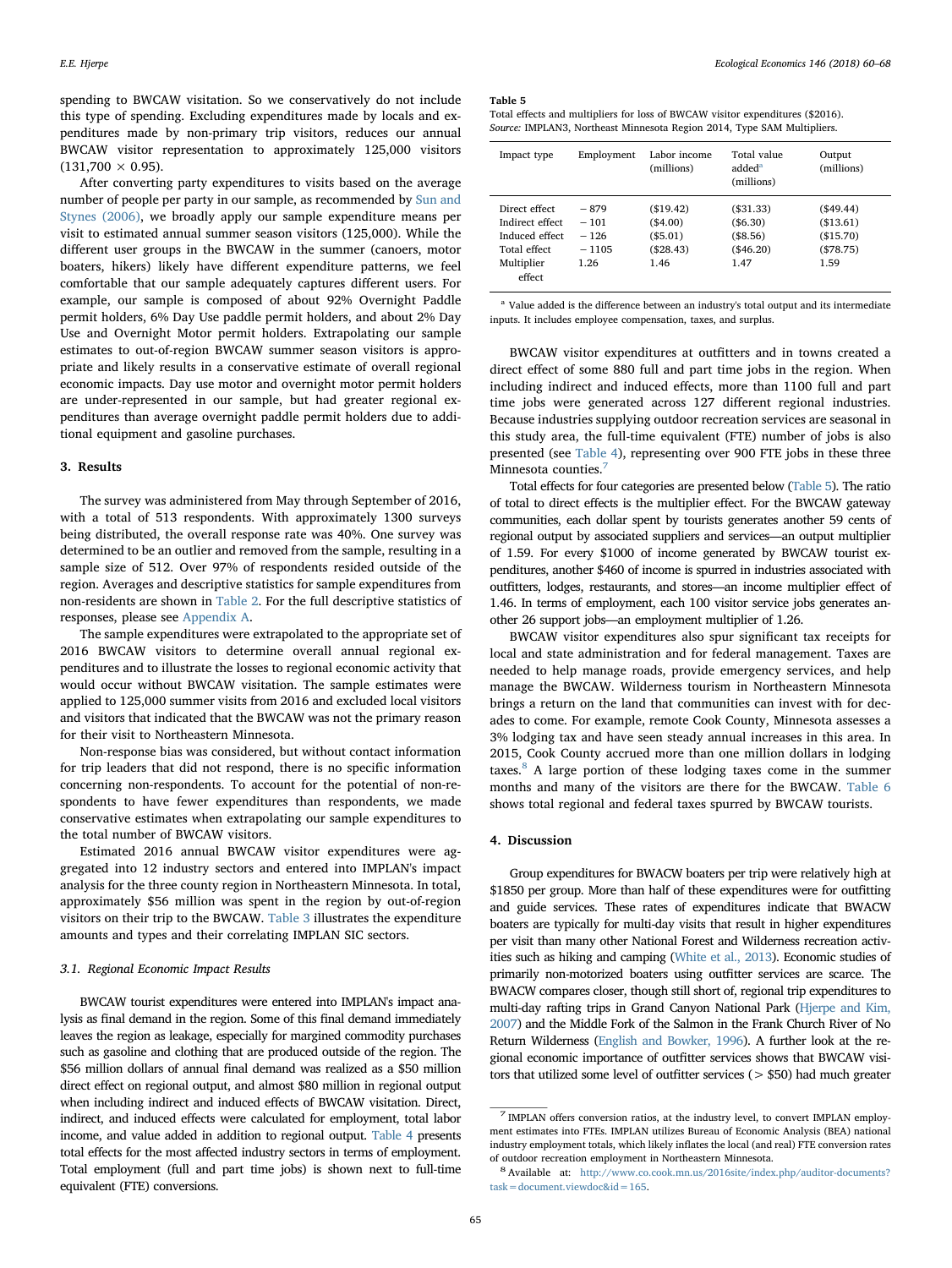#### <span id="page-6-0"></span>Table 6

Total taxes generated By BWCAW visitor expenditures (in millions of \$2016). Source: IMPLAN3, Northeast Minnesota Region 2014.

|                           | Employee compensation | Proprietor income | Tax on production and imports | Households | Corporations |
|---------------------------|-----------------------|-------------------|-------------------------------|------------|--------------|
| Total state and local tax | \$0.06                | -                 | \$7.74                        | \$0.95     | \$0.12       |
| Total federal tax         | \$3.15                | \$0.18            | \$1.23                        | \$2.14     | \$0.66       |

<span id="page-6-1"></span>

## Fig. 2. BWCAW visitor origin map.

\*Visitor origins pictured only represent about 2% of BWCAW annual Quota Permits.  $(n = 505)$ .

\*\*Additional visitor origins from Alaska and Europe are not pictured.

expenditures on average than do-it-yourselfers (DIY). While this is expected, the difference is substantial. The 90% of BWCAW visits that included outfitter services in our sample had almost 2.5 times greater average regional expenditures (\$460) as compared to visitors that did not use an outfitter (\$190).

Regional spending by BWCAW visitors has a strong impact in Northeastern Minnesota. The almost \$60 million of regional spending in 2016 has cascading effects throughout the region. Importantly, these tourist expenditures represent new money to the region from outside of the area. Outdoor recreation and tourism is an export industry for Northeastern Minnesota, where BWCAW visitation is a marketed product that goes well beyond just local consumption. This outside money brought into the region represents a basic industry and spurs the need for community in-filling services such as medical, financial, and entertainment services. [Fig. 2](#page-6-1) illustrates the dispersion of visitor origins from our survey respondents, and illustrates the export nature of BWCAW tourism.

We focus on new money coming to the region, but acknowledge the importance of recirculated local dollars and out of region expenditures made for BWCAW trips, that are not included in our regional impact analysis. Likewise, the BWCAW spurs numerous other market impacts that are more difficult to measure and are not included in this study. Amenity migrants and retirees have moved to the region to be closer to the BWCAW, bringing investments and income permanently into the region.<sup>[9](#page-6-2)</sup> Media consumption in terms of purchased BWCAW photography, research, art, and stories can have a large regional economic impact and can be primarily attributed to the BWCAW. Many associated tourist attractions, such as the International Wolf Center in Ely, are primarily dependent upon BWCAW tourists.<sup>[10](#page-6-3)</sup> In total, the market impacts of the BWCAW are much more wide-reaching than just the tourist expenditures captured in this study.

Not including multiplier effects, BWCAW visitor expenditures resulted in \$50 million of direct annual regional output in the private sector. This economic activity comes from limited operational costs necessary to provide Wilderness services to the public, resulting in substantial economic impact per dollar of public expenditure used to manage and maintain the BWCAW. Total management costs, in terms of maintenance and visitor services, are about \$1 million a year, $1/1$  with most of this being covered by permit fee collections. A regional "outputto-management cost" ratio of almost 50:1 indicates that the BWCAW is a powerful private sector job creator and that Wilderness represents an efficient use of public funding.

While there has been little research on the economic impacts of Wilderness areas, we presume that due to high visitation and high per person expenditures, BWCAW economic impacts are much greater than impacts associated with typical Wilderness areas. The multiplier effects found for BWCAW visitor expenditures are similar to multipliers found in previous studies of boating in rural areas and similar to reported mining multipliers in the Arrowhead region.<sup>[12](#page-6-5)</sup> Ranging from 1.26 for

<span id="page-6-2"></span><sup>9</sup> A survey respondent documented that they recently moved to the region simply to be closer year-round to the BWCAW.

<span id="page-6-4"></span><span id="page-6-3"></span> $^{\rm 10}$  Also documented by survey respondents.  $^{\rm 11}$  Based on \$1.2 million of annual maintenance and service expenditures for the entire Superior National Forest, Recreation Fee Program Accomplishment Highlights 2014.  $12$  University of Minnesota Duluth's economic impact analysis of exported goods to

<span id="page-6-5"></span>Canada from the Arrowhead Region found regional multipliers ranging from 1.29 for output, 1.53 for income, and 2.1 for employment. The predominant exported good was iron ore. But it is important to note that these multipliers were calculated for a ninecounty Arrowhead region of Northeastern Minnesota, about twice the size of our threecounty region. The larger the defined regional economy, the greater the resulting multiplier effect will be. Thus, an apples-to-apples comparison is not feasible. The study can be found here: [https://lsbe.d.umn.edu/sites/lsbe.d.umn.edu/](https://lsbe.d.umn.edu/sites/lsbe.d.umn.edu/files/canada_minnesota_connection_report_final.pdf)files/canada\_minnesota\_ [connection\\_report\\_](https://lsbe.d.umn.edu/sites/lsbe.d.umn.edu/files/canada_minnesota_connection_report_final.pdf)final.pdf.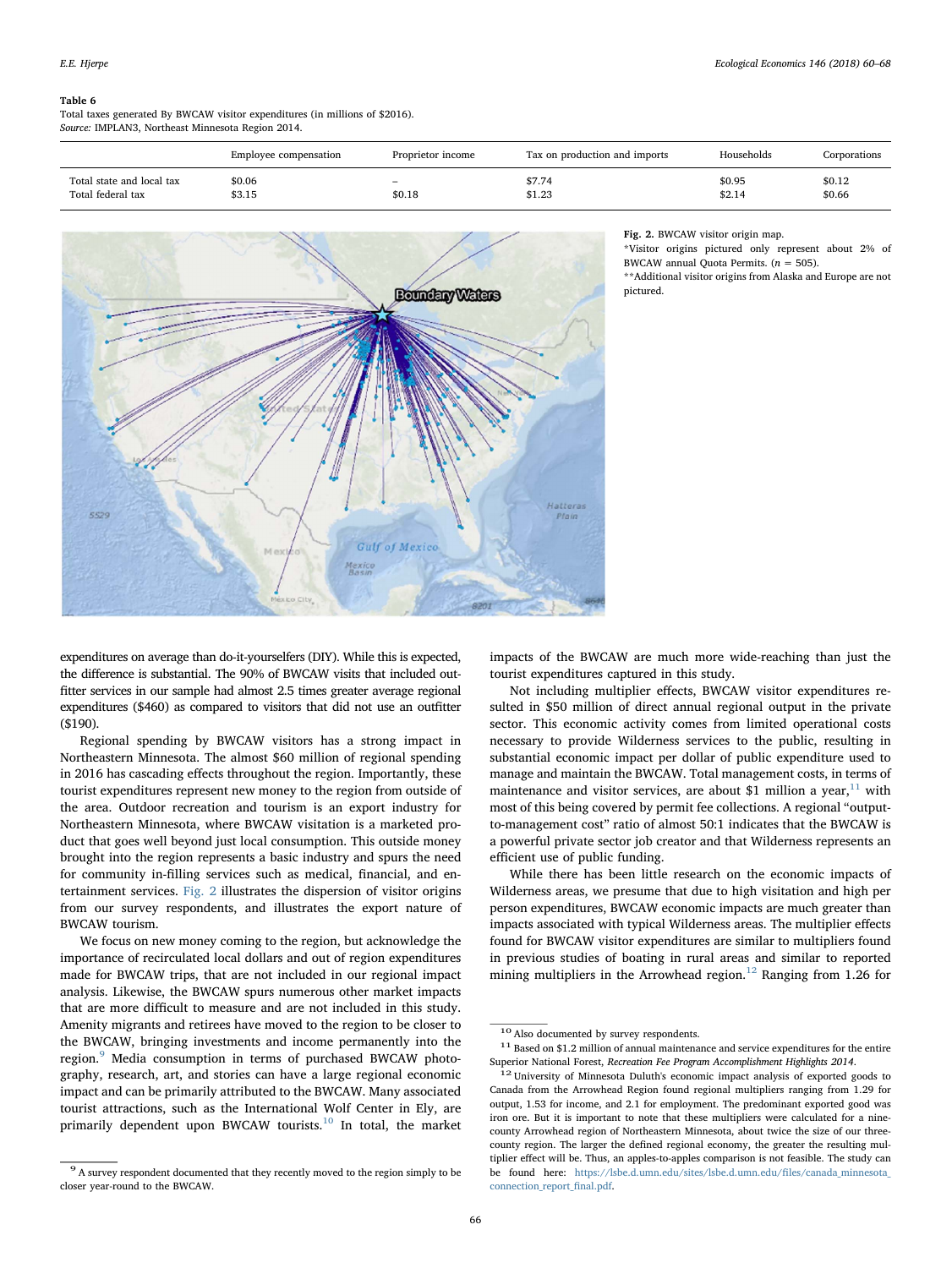E.E. Hjerpe *Ecological Economics 146 (2018) 60–68*

employment to 1.59 for output, BWCAW economic multipliers indicate that the outfitter and service businesses related to the BWCAW require and support additional economic activity in the region. However, as is the nature of more rural counties, many goods and services are necessarily imported into the region leading to leakage of tourist expenditures from Northeastern Minnesota.

While outdoor recreation and nature tourism is characterized by seasonal employment in this study area, and tends to be associated with lower wages when compared to extractive industries ([Green, 2001\)](#page-8-27), it can play a very complementary role in balanced regional development. The duration and sustainability of these jobs is much greater than industries based on nonrenewable resource extraction [\(Jacobsen and](#page-8-1) [Parker, 2016\)](#page-8-1) and nature tourism is not as susceptible to market volatility. Likewise, technological improvements in resource extraction are decreasing the number of jobs per unit of extraction, while outdoor

## <span id="page-7-0"></span>Appendix A. Descriptive Statistics for Survey Results

recreation services remain labor intensive. As is the case with BWCAW visitation and its substantial economic impacts in rural Northeastern Minnesota, Wilderness recreation can play a key role in economic development now and well into the future. Future research is needed to better understand the long term economic impacts of outdoor recreation on protected lands, and to better reconcile this type of economic development with resource extraction development.

## Acknowledgements

This research was assisted by Tonia Kittelson, Paul Danicic, Leah Dunn, Tom Holmes, Pete Morton, and Anwar Hussain. We also appreciate help from Superior National Forest staff, outfitters, and anonymous reviewers.

In total, 518 survey responses were received with five surveys being returned blank. The final sample size was 513 usable surveys. Participants were offered a choice of mailing the survey or conducting the survey online. The majority of respondents mailed surveys back ( $n = 494$ ), while 19 respondents completed the survey online. Data collection focused on regional expenditure information, but trip characteristics and socio-demographic information were also collected. One outlier was removed due to being almost 50% greater than the next closes set of expenditures. [Table A1](#page-7-1) presents the descriptive statistics for trip characteristics from the sample.

#### <span id="page-7-1"></span>Table A1

Trip characteristics per permit.

| Variable                       | Obs. | Mean    | Std. dev. | Min          | Max |
|--------------------------------|------|---------|-----------|--------------|-----|
| People on permit               | 512  | 4.1914  | 2.1785    |              | 9   |
| Nights in BWCAW                | 512  | 3.9589  | 2.0417    | 0            | 16  |
| Nights spent adjacent to BWCAW | 512  | 1.3964  | 1.4145    | 0            | 12  |
| Trip type                      |      |         |           |              |     |
| Overnight paddle               | 512  | 0.9219  | 0.2686    | $\mathbf 0$  |     |
| Day Use paddle                 | 512  | 0.0625  | 0.2423    | $\mathbf 0$  |     |
| Overnight motor                | 512  | 0.0019  | 0.0442    | $\mathbf 0$  |     |
| Day use motor                  | 512  | 0.01367 | 0.1162    | $\mathbf{0}$ |     |
| Hiking                         | 512  | 0       | 0         | 0            | 0   |
|                                |      |         |           |              |     |

The surveys requested trip leaders to fill out information for their entire permit group. Socio-demographic information was asked including where participants lived, whether or not their BWCAW trip was their primary reason for their trip to Northeastern Minnesota, and their household income. [Table A2](#page-7-2) illustrates trip leader characteristics. Respondents were overwhelmingly from outside the region and the BWCAW was their primary purpose. On average, trip leaders had relatively high incomes, indicative of the BWCAW visitor population having both leisure time and expendable income to afford a multi-day boat trip.

## <span id="page-7-2"></span>Table A2

Trip leader characteristics.

| Variable                    | Obs. | Mean   | Std. Dev. | Min | Max |
|-----------------------------|------|--------|-----------|-----|-----|
| Live in the region          | 512  | 0.0254 | 0.1575    | 0   |     |
| Do not live in the region   | 512  | 0.9746 | 0.1575    |     |     |
| Primary reason for trip     | 476  | 0.9706 | 0.1691    |     |     |
| Not primary reason for trip | 476  | 0.0294 | 0.1691    |     |     |
| Household income            |      |        |           |     |     |
| $<$ \$35 K                  | 490  | 0.0510 | 0.2203    |     |     |
| \$35 K-\$50 K               | 490  | 0.0633 | 0.2437    |     |     |
| \$50 K-\$75 K               | 490  | 0.1612 | 0.3681    |     |     |
| \$75 K-\$100 K              | 490  | 0.1776 | 0.3825    |     |     |
| \$100 K-\$150 K             | 490  | 0.2449 | 0.4305    |     |     |
| > \$150 K                   | 490  | 0.3020 | 0.4596    |     |     |

Per person regional expenditure means by trip type are presented in [Fig. A1](#page-8-34). For further perspectives on the type of BWCAW visitor and their spending patterns, three trip types were isolated and analyzed: 1) whether the permitted group utilized outfitter services (i.e., spent at least \$50 at outfitters) or not; 2) whether the permitted group was on a motorized trip or not; and 3) whether the permitted group was on an overnight trip or just a day trip. As expected, visitors utilizing outfitter services spent much more regionally than those visitors that did not use outfitters. Motorized visitors spent slightly more than non-motorized visitors, though our motorized sample size was very small. Finally, and perhaps more unexpectedly,